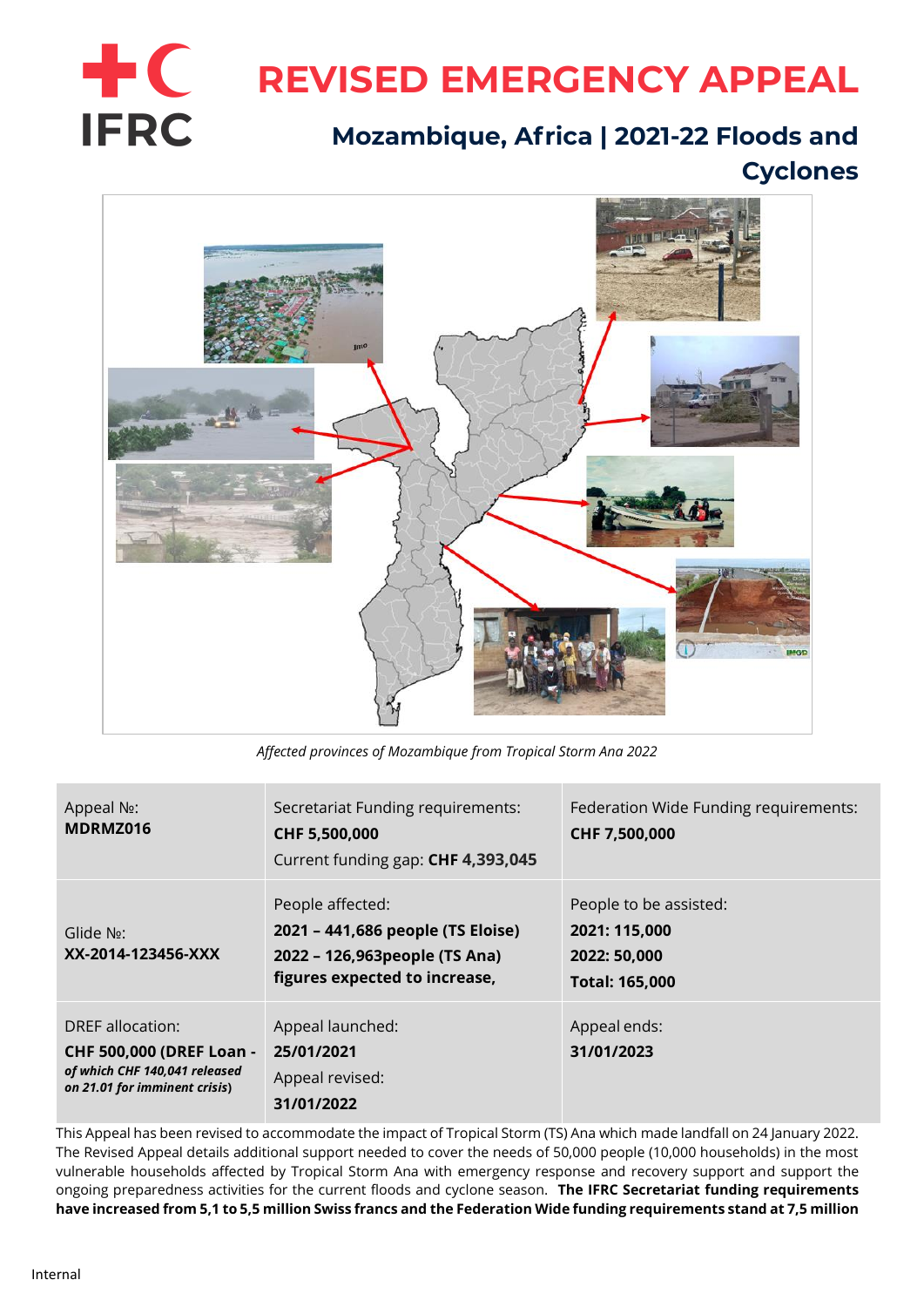**Swiss francs.** This Revised Appeal will also support the completion and scale-up [of Tropical Storm Eloise](https://reliefweb.int/report/mozambique/mozambique-tropical-cyclone-eloise-operations-update-n-2-mdrmz016) recovery activities delayed due to the impact of Tropical Storm Ana.

# **SITUATION OVERVIEW**

Tropical Storm Ana made landfall in Angoche, Nampula Province at 10 am on 24 January 2022 with wind speeds from 100-130 km/h. The storm brought precipitation of 200mm in 24 hours, leading to immediate flooding in the Licungo and Luazi Rivers. 24 hours after landfall, tropical storm Ana turned into a tropical depression system and brought significant rainfall to the northern and central regions.

Heavy rainfall also impacted Malawi<sup>1</sup> the runoff of which also reached the Rovùbué and Zambezi Rivers in Mozambique.

Northern and central Mozambique have been particularly hard hit where TS Ana destroyed thousands of houses, dozens of schools and hospitals, downed power lines, and bridges were washed away by swollen rivers.

At least 21 people were killed in Mozambique and an estimated over 125'000 were affected. The impact of the storm will be devastating, in particular, on shelter, livelihoods and health for highly vulnerable populations already affected by previous disasters, and with limited resources available to cope.

There are serious concerns about widespread floods, displacements, damages to critical public infrastructures and private houses as well as the interruption of basic services, as heavy rains and strong winds continue to hit. The floods also swept away livestock and drowned fields, destroying the livelihoods of some inhabitants. Waterborne and vectorborne illnesses are expected to rise including



acute watery diarrhea, malaria and cholera. Recent cholera outbreaks include Munhava, Beira after Cyclone Idai in 2019; Nampula Province in 2020 during the rainy season, and Caia District, Sofala in September 2021.

Many of the same areas were impacted in 2019 by Cyclone Idai and Kenneth and again in 2021 by Tropical Storm Eloise, specifically the Sofala, Manica and Zambezia Provinces. The strength of Tropical Storm Ana was not as severe as that of Idai, but it has impacted a larger area than either Eloise or Idai. The same highly vulnerable communities are still struggling to rebuild their homes and livelihoods and their resilience has reduced.

Tropical Cyclone Eloise made landfall on 23 January 2021 20km south of Beira City, bringing wind gusts of up to 160km/h and torrential rains. The storm impacted 262,216 people and flooded 142,189

 $1/2$  A separate Emergency Appeal is being launched for Malawi floods and TS Ana response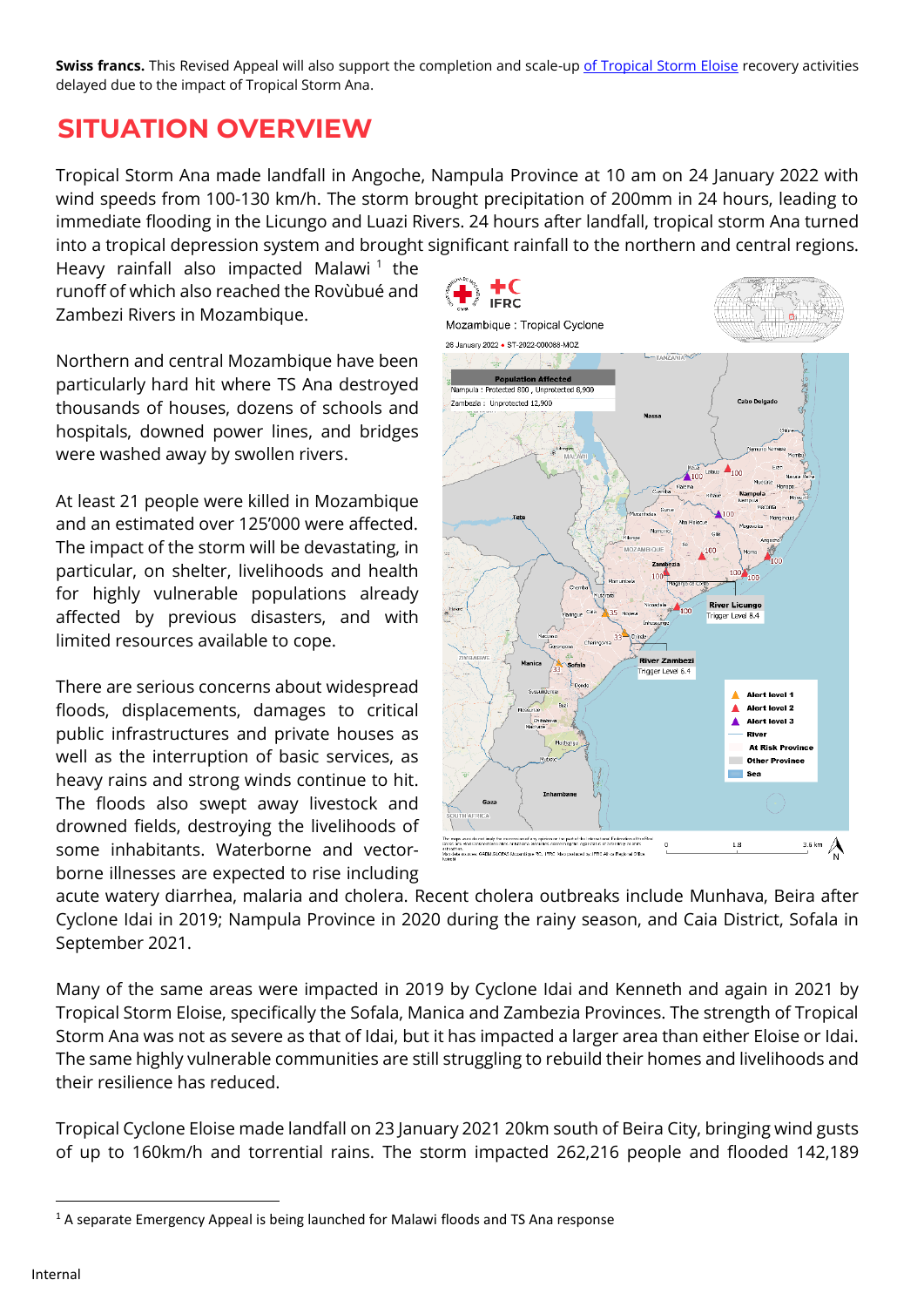hectares of crops. A total of 5,913 houses were completely destroyed along with 82 hospitals and 89 schools. 15,930 people were displaced by the floodwaters.

For Tropical Storm Ana, the National Institute for Disaster Management (INGD) has so far reported at least 126,198 people affected (26,198 households), 210 people injured and 21 people killed. A total of 5,738 houses were destroyed, 14,728 damaged and 5,730 houses remain flooded. 30 hospitals and 249 schools have been affected. Currently, 20 evacuation centers are still open (mostly in Zambezia)) hosting 10,814 people. But these figures are expected to rise in the coming day as more assessments are completed in more provinces.

On 25 January, a general power cut has been reported in the provinces of Zambezia, Nampula, and Cabo Delgado, following damages caused on the main electricity line. In Tete province, the bridge over the Rovùbué river, between Tete City and Moatize, collapsed due to the heavy flow of water from Malawi. In Nampula, the connection between Nampula Sede and Angoche has been interrupted due to the overflow of the Luazi River. In Zambezia, the Licungo River exceeded the alert level, causing moderate to high floods in the districts of Mocuba, Maganja da Costa, and Namacurra. Moreover, several roads are under the water and two bridges have been destroyed between Mocuba and Lugela.

Mozambique is currently in its rainy season, and the situation could deteriorate quickly if another tropical depression or cyclone brings additional rains. Weather services in the region have warned of another storm building in the Indian Ocean, which may materialize in the coming days and more storms would usually be expected before the end of the season in two months' time.

The Mozambican Red Cross (Cruz Vermelha de Moçambique, CVM) teams are on the ground carrying out search and rescue and providing life-saving support to the most vulnerable affected communities. Actions on the ground are being supported by IFRC and partner National Societies Belgium Red Cross, German Red Cross, Spanish Red Cross, French Red Cross, Italian Red Cross, and Netherlands Red Cross. In anticipation of the impact on 21 January 2022, the **IFRC released 140,041 Swiss francs from its** [Disaster Relief Emergency Fund](https://adore.ifrc.org/Download.aspx?FileId=489182) to support local preparedness efforts.

# **TARGETING**

This revised Emergency Appeal will further support **50,000 people (10,000 households <sup>2</sup> )** most vulnerable directly impacted by Tropical Storm Ana with emergency and recovery support. The revised Appeal will also support the completion of Tropical Storm Eloise activities delayed due to the impact of Tropical Storm Ana, and the ongoing preparedness activities for the current floods and cyclone season. The target areas include the Provinces **of Nampula, Niassa, Zambezia, Tete, Sofala and Manica**. The final selection and targeting will be confirmed when complete needs assessment data has been received.

# **PLANNED OPERATIONS**

Through this revised Emergency Appeal, the IFRC is seeking a total of CHF5.5M, increased from CHF5.1M to support CVM in expanding its response to tropical storm Ana. The strategy presented is based on a Federation-wide approach and therefore incorporates support from all IFRC membership. Throughout the operation lessons learnt from Cyclone Idai and Tropical Storm Eloise operations will be applied. An important aspect of this is the coordination among IFRC membership for the

<sup>2</sup> Average household size is 5 people/HH.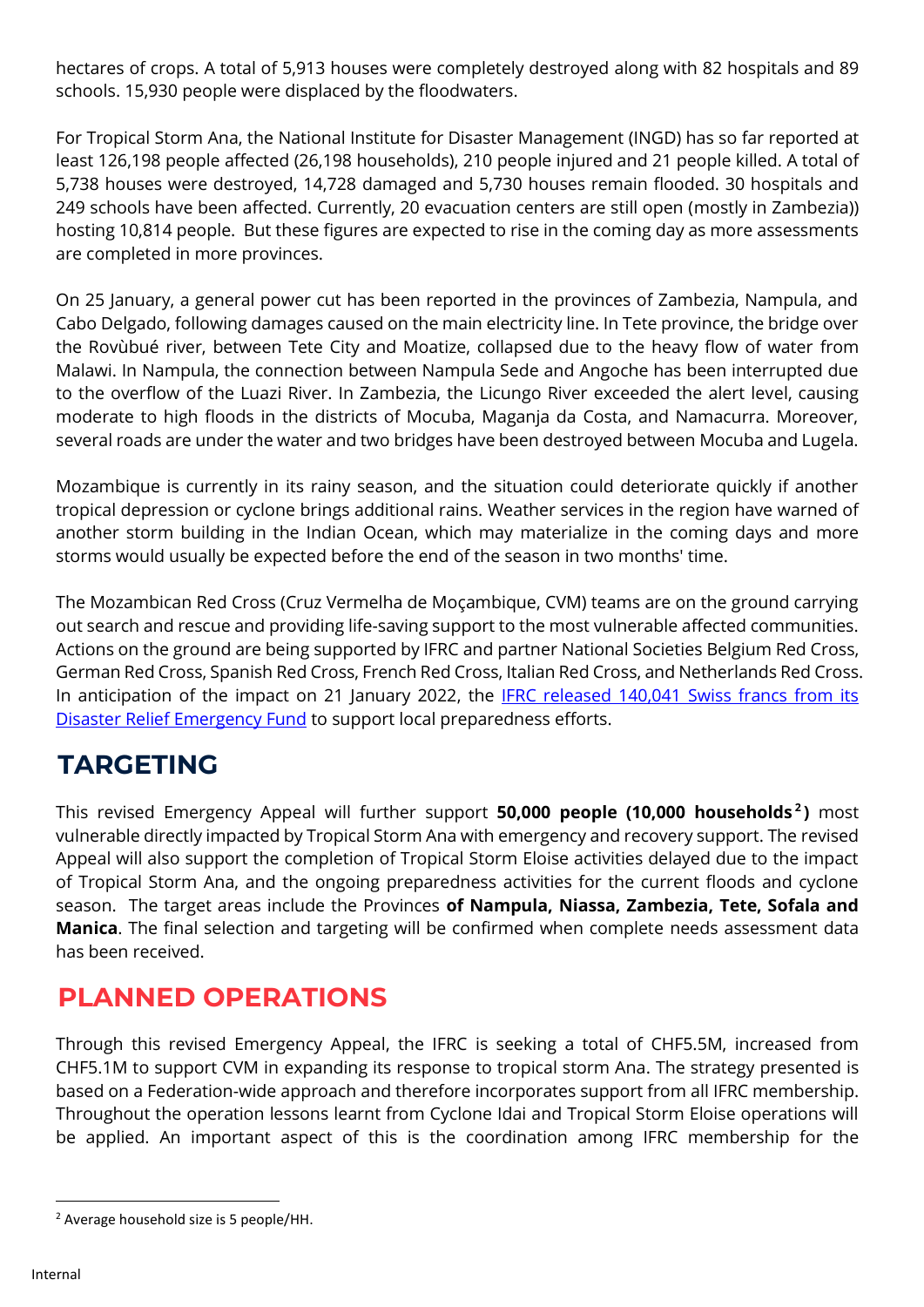implementation of one common plan. This methodology was applied during the Eloise Operation and will continue for the current response. The IFRC response will focus on the following sectors:

| 匝 | <b>Integrated Assistance</b><br>Affected households are provided with emergency shelter and settlement assistance through<br>distribution of shelter kits, essential household items, along with durable shelter and settlement<br>solutions, through cash grants or in-kind support or community construction with technical<br>guidance for shelter repairing/rehabilitation, with attention to protection, disability inclusion and<br>flood-resistant shelter.<br>Affected households are provided with basic needs assistance for livelihoods security including food<br>and unconditional/multipurpose cash grants.<br>Household livelihoods security is enhanced through food production and income-generating<br>activities restoration through distribution of productive assets to farmers via cash grants or voucher<br>intervention, technical support, and vocational training programs.                                                                                                                                                                                                                                                                                                         |
|---|---------------------------------------------------------------------------------------------------------------------------------------------------------------------------------------------------------------------------------------------------------------------------------------------------------------------------------------------------------------------------------------------------------------------------------------------------------------------------------------------------------------------------------------------------------------------------------------------------------------------------------------------------------------------------------------------------------------------------------------------------------------------------------------------------------------------------------------------------------------------------------------------------------------------------------------------------------------------------------------------------------------------------------------------------------------------------------------------------------------------------------------------------------------------------------------------------------------|
|   | Health & Care including Water, Sanitation, and Hygiene (WASH)<br>Community-based disease prevention and health promotion is provided including setting up or<br>$\bullet$<br>strengthening existing Community Health Mobilization Points, support to national vaccination<br>activities, maternal and infant health care, social mobilization and risk communication activities in<br>malaria, acute watery diarrhea, HIV, TB, malnutrition and COVID-19.<br>Communities are supported to effectively respond to psychosocial needs through training of<br>volunteers and staff in psychological first aid and psychosocial support to delivery assistance.<br>Communities are provided with improved access to safe water through rehabilitation of water<br>distribution systems, distribution of water purification agents, jerry cans, etc.; and are supported to<br>reduce open defecation through establishing temporary/permanent water supplies and sanitation<br>facilities with appropriate wastewater treatment. The operation will promote behavioral change in<br>personal and community hygiene along with distribution of household hygiene kits and conducting<br>hygiene promotion sessions. |
|   | <b>Protection and Prevention</b><br>Safe and equitable access to basic services is ensured, considering different needs based on gender<br>and other diversity factors, through protection, gender and inclusion (PGI) informed multi-sectors<br>needs assessment to identify and address gender and specific needs and protection risks.<br>Support includes prevention and response to sexual-and gender-based violence and all forms of<br>violence against children.<br>Communities are supported to take active steps to strengthen their preparedness for timely and<br>effective response to disasters by training local community disaster management committees,<br>including ongoing preparations for this floods and cyclone season - updating CVM's contingency<br>plan, emergency simulation exercises, and prepositioning of stocks.<br>Climate change and environmental protection considerations are integrated by implementing green<br>solutions, ensuring recovery programmes apply nature-based solutions where feasible, and<br>conducting tree planting and reforestation activities.                                                                                                   |

### **Enabling approaches**

The sectors outlined above will be supported and enhanced by the following enabling approaches:

|                        | <b>Community Engagement and Accountability (CEA)</b>                                           |  |  |
|------------------------|------------------------------------------------------------------------------------------------|--|--|
| <b>CONTROL</b>         | The community members in the target areas will be involved as fully as possible throughout the |  |  |
|                        | response phase to increase their ownership of the response                                     |  |  |
|                        | <b>Coordination and partnerships</b>                                                           |  |  |
| $\widehat{\mathbb{Z}}$ | $\bullet$ Coordination of the response through a Federation-wide approach including reporting, |  |  |
|                        | management, and technical services.                                                            |  |  |
|                        | Strengthen coordination and partnerships within the Red Cross Red Crescent Movement and with   |  |  |
|                        | relevant external actors.                                                                      |  |  |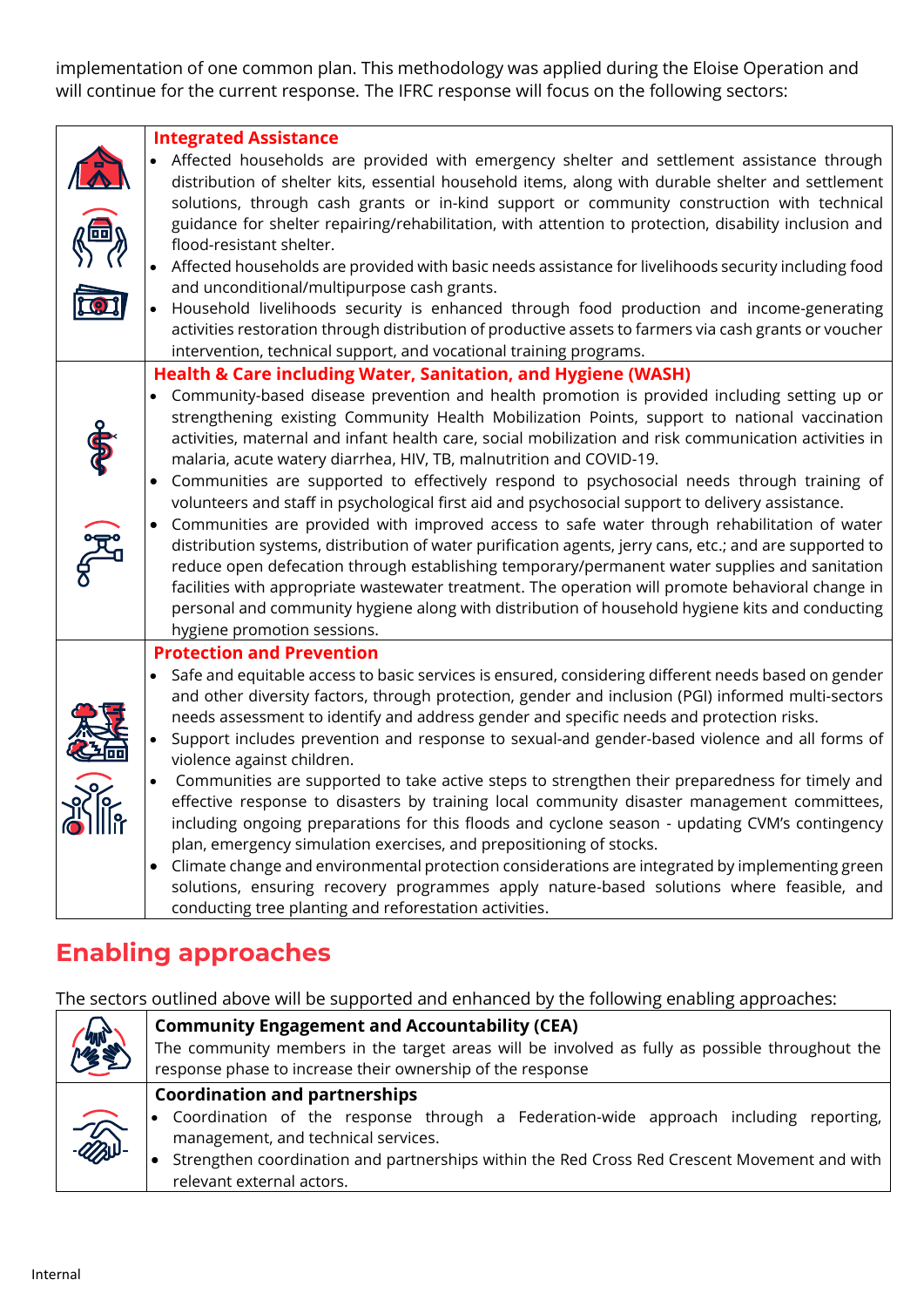|                                       | <b>Shelter Cluster coordination</b>                                                                                                                                                           |
|---------------------------------------|-----------------------------------------------------------------------------------------------------------------------------------------------------------------------------------------------|
|                                       | As mandated through its commitment to the Inter-Agency Standing Committee (IASC) the IFRC will                                                                                                |
|                                       | support the function of shelter cluster coordination with CVM. The Central Region Shelter Cluster                                                                                             |
|                                       | (Sofala, Manica, Zambezia, Tete) has been meeting since late 2021 in preparation for the rainy<br>season and began increased coordination on 27 January 2022 for non-food item (NFI) support, |
|                                       | sharing of rapid needs assessments and coordination with the National Cluster level.                                                                                                          |
| <b>Secretariat services</b>           |                                                                                                                                                                                               |
|                                       | Human Resources; Planning, Monitoring, Evaluation, & Reporting (PMER); Information technology<br>$\bullet$                                                                                    |
|                                       | (IT); Information Management (IM); Logistics; Finance and Administration; Communications and                                                                                                  |
|                                       | advocacy; Security: Resource mobilization.                                                                                                                                                    |
| <b>National Society Strengthening</b> |                                                                                                                                                                                               |
|                                       | Support the Federation-wide plans for National Society capacity strengthening in emergency                                                                                                    |
|                                       | response including technical staff, resource mobilization, and increasing strategic partnerships to                                                                                           |
|                                       | enable CVM to respond faster to emergencies, with systems in place to quickly scale-up operations                                                                                             |
|                                       | as needed.                                                                                                                                                                                    |
|                                       | Support National Society Development including preparedness and response capacity.                                                                                                            |
|                                       | Strengthen capabilities for response in strategically located branches and volunteers.                                                                                                        |

The planned response reflects the current situation and is based on the information available at the time of this revised Emergency Appeal launch. Details of the operation will be updated through the Operational Strategy to be released in the upcoming days. The Operational Strategy will also provide further details on the Federation-wide approach which includes response activities of all contributing Red Cross and Red Crescent National Societies, and the Federation-wide funding



## **RED CROSS RED CRESCENT PRESENCE IN COUNTRY**

### **Mozambican Red Cross (Cruz Vermelha de Moçambique, CVM)**

CVM has a longstanding presence in all 11 provinces of the country and currently covers **133 districts through its district branches**, out of the 154 districts. The CVM has approximately **220 permanent** 

**staff** who ensure programmes are delivered in all provinces and manage a network of **6,500 volunteers countrywide**. CVM has also **17 warehouses in 9 provinces**, enabling a considerable preparedness and prepositioning capacity to respond to emergencies.

24 hours prior to TS Ana landfall, CVM deployed WASH, PGI and Communications experts to Nampula Province to support and coordinate with national authorities the design of the planned response. Prepositioned stocks and volunteers were mobilized in anticipation of the landfall



CVM preparing pre-positioned stocks for distribution after Ana. ©IFRC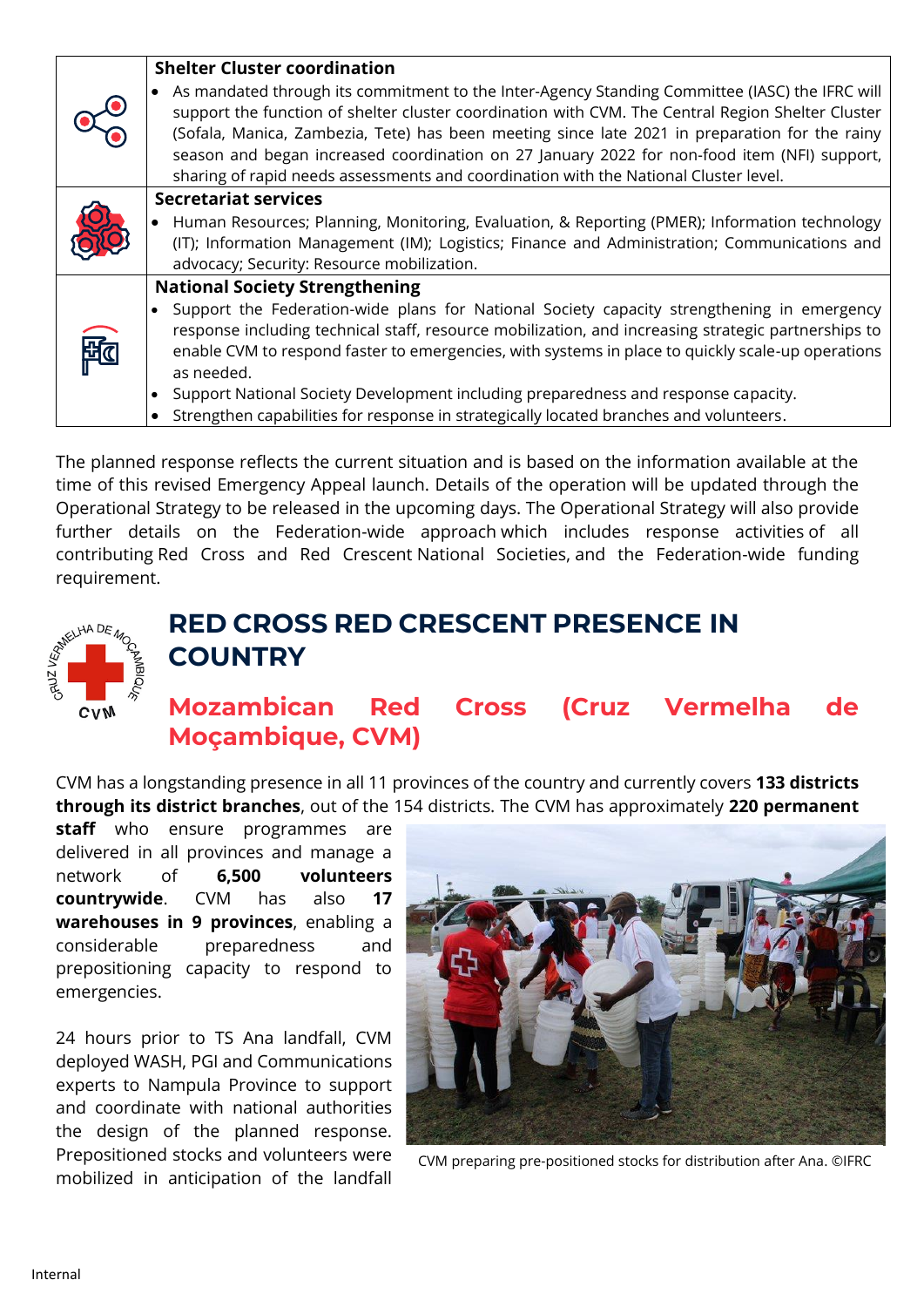and conducted early community messaging. CVM supported the setup of evacuation centres in Tete on 25 January and immediately started rapid needs assessments in the affected provinces.

### **IFRC membership coordination**

The IFRC has supported CVM in this response through its operation teams based in Mozambique and already responding to TS Eloise. Communication and shelter delegates were quickly dispatched to Nampula to support the branches with rapid assessment and develop CVM initial communication plan. A second operational team has been deployed to Tete to support CVM in the coordination with authorities and the setup of the evacuation center. Administrative and finance support is already ongoing to ensure an efficient and rapid cash flow to CVM branches actively responding. The IFRC and CVM have scaled up the Shelter Cluster coordination as co-lead for this response.

IFRC closely coordinates with the five partner National Societies currently present in-country, providing long-term support to the Mozambican Red Cross. They are the Spanish Red Cross, German Red Cross, Belgian Red Cross-Flanders, French Red Cross, and the Italian Red Cross. The Netherlands Red Cross currently does not have in-country presence but continues to partner with CVM.

The German Red Cross (GRC) is assisting CVM in the execution of an [Early Action Protocol \(EAP\)](https://adore.ifrc.org/Download.aspx?FileId=490742) for floods in a tri-party agreement with IFRC that has been trigged in the Licungo river on 27 January 2022. The activation of the protocol under the Forecast-based Action by the DREF is in response to the floods and not covered by this revised Emergency Appeal. A **DREF for imminent disaster** approved on 21 January in anticipation of Ana landfall, will be merged in the loan covered under this revised Emergency Appeal. GRC also has a Forecast-based financing project that covers Nampula, Zambezia, Sofala, Inhambane and Gaza provinces. Additionally, the Belgium Red Cross-Flanders has a presence in Nampula and is assisting with technical staff and household items in that province.

### **Movement coordination**

IFRC, partner National Societies and the International Committee of the Red Cross (ICRC) have been meeting three times a week for Movement Coordination, led by IFRC, as well as participating in the CVM led Emergency Response Coordination updates (GODE).

The International Committee of the Red Cross (ICRC) has a delegation in-country and works in conflictaffected Cabo Delgado where significant displacement of populations continues. In Manica and Sofala provinces it supports Covid-19 prevention activities and restoring family links in emergencies. In addition to ground operations, the ICRC collaborates with CVM capacitating its staff and volunteers in the areas of International Humanitarian Law (IHL), Safer Access and other jointly identified areas. ICRC has emergency funds available but has not yet confirmed their support for the response to tropical storm Ana.

### **External coordination**

IFRC and CVM are closely coordinating with the Humanitarian Country Team (HCT) which meets regularly to coordinate the international assistance to the Government of Mozambique. The cluster system is activated in Mozambique. CVM and IFRC are co-leading the Shelter Cluster for

natural disasters CVM and IFRC also coordinate and take part in other active clusters such as the WASH cluster led by UNICEF, Health cluster led by WHO, the Food Security cluster led by WFP and the Protection Cluster led by Save the Children.

IFRC and CVM also participate in the National Centre for Emergency Operations in coordination with the National Institute for Disaster Management (INGD) and UN OCHA. IFRC send updates and sitreps